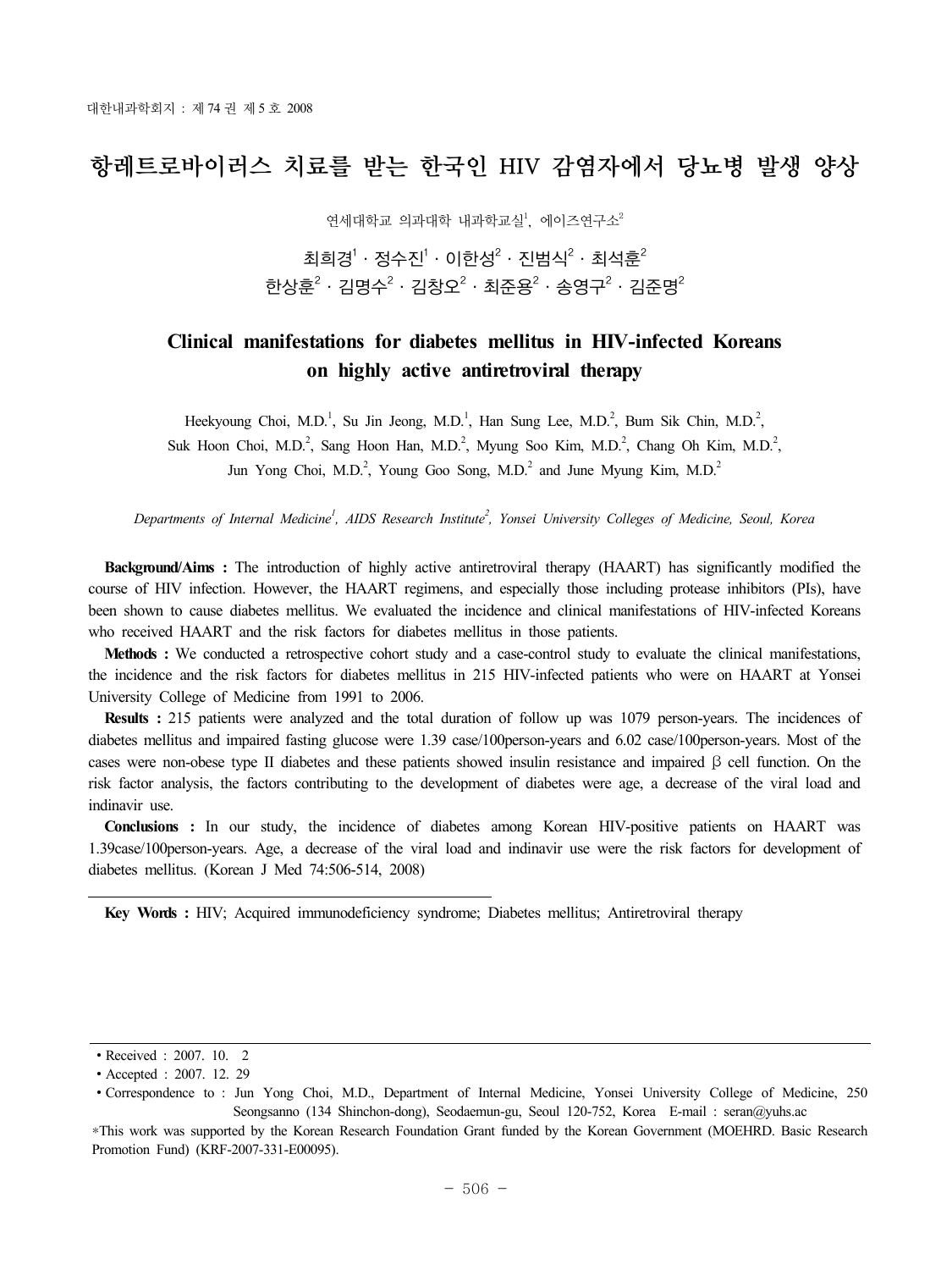## 서 론

1990년대 중반 소개된 고강도 항레트로바이러스 치료 (highly active antiretroviral therapy, HAART)는 사람면역결핍 바이러스(human immunodeficiency virus, HIV)에 감염된 사 람들의 후천성면역결핍증후군(Acquired immunodeficiency syndrome, AIDS) 발병률과 사망률을 의미있게 감소시켰다. 이것은 고강도 항레트로바이러스 치료에 의한 지속적인 바 이러스 혈증 농도 조절과 면역증강, 그리고 기회 감염의 빈 도 감소에 기인한다<sup>1)</sup>.

그러나 고강도 항레트로바이러스 치료의 장기적인 사용 을 경험하게 되면서 이들 약제에 의한 단기 부작용뿐만 아 니라 장기 부작용에 대한 보고들이 나오기 시작하였다. 즉 장기간의 항레트로바이러스 치료를 받는 감염자들에서 이 상지혈증(dyslipidemia), 인슐린 저항성, 당내인성 장애 (glucose intolerance), 대사성 골 질환, 젖산산증 등의 대사 질  $=$  화들이 여러 연구에서 관찰되고 있다 $^{2-6}$ .

당 대사 장애와 관련된 여러 단면조사연구들에서 고강도 항레트로바이러스 치료를 시행하는 서양인 HIV 감염자의 당뇨병 유병률은 2~13%, 공복 혈당 장애는 9.5~45%로 보 고되었다7-14). 여러 전향적 연구들에서도 고강도 항레트로바 이러스 치료를 경험한 환자들의 당뇨병 발생률은 100인년 (person-year) 당 1.2~4.7예로, 고강도 항레트로바이러스 치 료에 노출되지 않은 군에 비해 당뇨병 발생의 빈도가 3~4배 높은 것으로 보고된 바 있다15-18).

일반적인 당뇨병의 위험인자는 가족력, 비만, 나이, 민족, 이상지혈증 등으로 알려져 있으며, 현재까지 문헌고찰을 통 해 밝혀진 HIV 감염자의 당뇨병 발생 위험인자는 고강도 항레트로바이러스 치료, 특히 단백분해효소 억제제의 장기 간 사용, 지방이영양증, 일반적인 당뇨병 위험인자, 그리고 HCV 감염 등이 있다<sup>2, 7, 10, 11, 15-17, 19)</sup>.

그러나 국내에서는 HIV 감염자의 당뇨병 발생 빈도, 위 험인자 및 고강도 항레트로바이러스 치료와의 관련성에 대 해 잘 알려져 있지 않다. 더구나 서구의 당뇨병 환자들과 우 리나라 당뇨병 환자들은 원인 및 유형에 많은 차이가 있는 것으로 생각되고 있어<sup>20-23</sup>, HIV 감염자에서도 당뇨병의 양 상이 서양의 HIV 감염자와는 다르게 나타날 것으로 예상된 다.

당뇨병, 이상지혈증 등의 대사 질환은 환자의 삶의 질에 영향을 미칠 뿐만 아니라, 심혈관계 질환의 위험성을 증가 시킴으로써 HIV 감염자의 이환율과 사망률에 영향을 끼칠

수 있다. 따라서 장기적인 고강도 항레트로바이러스 치료에 의한 당뇨병 발생 빈도 및 위험인자를 파악하는 것이 환자 의 약제 선택 및 당뇨 예방과 관리에 중요하겠다.

이에 본 연구에서는 고강도 항레트로바이러스 치료를 받 는 한국인 HIV 감염자를 대상으로 공복 혈당 장애 및 당뇨 병 발생 빈도를 파악하고 위험인자를 분석하였다. 또한 이 러한 분석을 통해 고강도 항레트로바이러스 치료를 받는 HIV 감염자들의 당뇨병 예방과 관리 및 약제 선택에 도움 을 얻고자 하였다.

#### 대상 및 방법

#### 1. 연구 대상

1991년 1월부터 2006년 12월까지 연세대학교 의과대학 세브란스병원에서 HIV감염을 진단받고 세 가지 이상의 약 제로 항레트로바이러스 치료를 받고, 적어도 6개월 이상 지 속적으로 치료 받으면서 정기적인 혈당측정이 가능하였던 215명의 감염자를 대상으로 하였다. 단 다제요법 시작 당시 이미 당뇨병을 진단받았거나 당뇨약을 복용 중인 자, 스테 로이드 제재 등 당대사에 영향을 미칠 수 있는 다른 약물을 장기간 복용한 사람은 제외하였으며 급성 감염증으로 치료 중이거나 임신 중의 검사 결과는 제외하였다.

#### 2. 자료 수집 및 연구 방법

외래 및 입원 의무 기록을 바탕으로 감염자의 나이, 성별, 감염경로 질병 이환기간, 치료 기간, 키, 몸무게, 허리둘레, 배둘레, 당뇨병의 가족력, 동반 질환 및 고강도 항레트로바 이러스 치료 기간을 후향적으로 조사하였다. CD4 양성 T 림프구수, HIV RNA 혈중 농도, 혈중 당 농도, 혈중 중성지 방농도, 혈중 콜레스테롤 농도, 혈중 공복 인슐린 농도의 검 사 결과를 분석하였다. 당뇨병 발생의 위험인자는 이전의 문헌고찰을 통해서 가능성이 있는 위험인자를 선별하였다. 당뇨병 및 공복혈당장애의 발생률을 평가하기 위해 후향 적 코호트 연구를 수행하였고, 임상양상 및 위험인자를 규명 하기 위해 대상 환자들을 당뇨병 발생군(DM converters), 공복 혈당장애 발생군(IFG converters), 정상혈당군(Non-converters) 으로 나누어 후향적 환자-대조군 연구를 수행하였다.

#### 3. 정의

가. 당뇨병은 2003년 미국당뇨병협회에서 새로 제시한 기 준에 따라 2회 이상 측정한 공복 혈당 126 mg/dL 이상, 혹은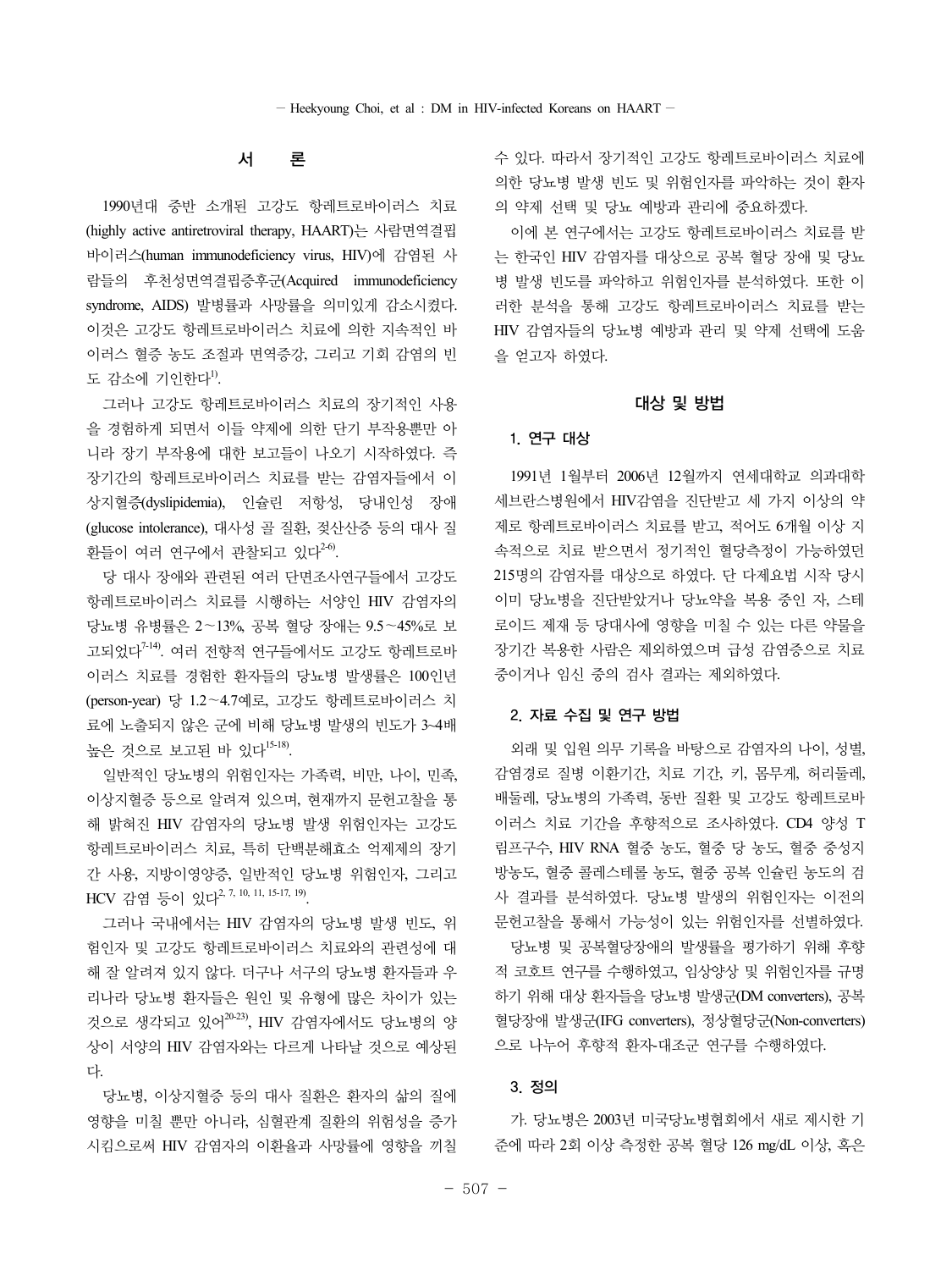|                                             | Total 215 HIV-infected persons |
|---------------------------------------------|--------------------------------|
| Age (years)                                 | $41\pm10$ (19-78)              |
| Sex $(No, %$                                |                                |
| Male                                        | 198/215 (92%)                  |
| Female                                      | 17/215(8%)                     |
| Body weight (kg)                            | $65 \pm 10$                    |
| BMI $(kg/m2)$                               | $22.38 \pm 2.86$               |
| Waist/Hip ratio                             | $0.87 \pm 0.05$                |
| Estimated duration of HIV infection (years) | $5\pm4$                        |
| Duration of HAART (years)                   | $2.7 \pm 2.0$                  |
| Transmission route                          |                                |
| Homosexual                                  | 99 (46%)                       |
| Heterosexual                                | 85 (40%)                       |
| Transfusion                                 | 4 $(2%)$                       |
| Others                                      | 27(12%)                        |

#### **Table 1. Characteristics of the 215 HIV-infected persons**

The data is means $\pm$ SDs or the number(%) of patients.

BMI, body mass index; HAART, highly active antiretroviral therapy

무작위 혈당 200 mg/dL 이상이면서 증상이 있는 경우로 하 였다. 또한 공복혈당장애(impaired fasting glucose, IFG)는 공 복 혈당 100 mg/dL 이상에서 125 mg/dL 이하로 하였고, 공 복혈당이 100 mg/dL 미만인 경우를 정상 공복혈당으로 평 가하였다 $^{24)}$ 

나. 비만의 기준은 세계보건기구 서태평양지부에서 제시 한 아시아인의 비만 기준을 적용하여 체질량지수(Body mass index, BMI)는 25 kg/m<sup>2</sup> 이상을 비만으로 하였다<sup>25, 26</sup>.

다. 인슐린 저항성을 평가하기 위하여 HOMA-IR (Homeostasis Model Assessment of Insulin Resistance)을 이용하였으 며, 인슐린 분비능을 평가하기 위하여 HOMA-β cell func- $\text{tion} = \Omega$ 이용하였다 $^{27, 28}$ .

## 4. 통계 분석

모든 기술적 자료는 평균±표준편차, 그리고 백분율(%)로 나타내었다. 명목척도로 나타내어지는 인자와 당뇨병과의 관계에 대해서는  $x^2$ 분석을 실시하였고, 등간척도로 나타내 어지는 인자와 당뇨병과의 관계에 대해서는 ANOVA 또는 *t* 검정을 사용하였다. 유의한 차이가 있는 세 군 간의 사후분 석은 Turkey의 b법을 사용하였다.

당뇨병에 미치는 위험인자들의 다인자적 분석을 위해 단 변량 분석에서 *p* 값이 0.15 미만인 위험인자들로 다중 로지 스틱 회귀분석을 시행하였다. 모든 자료의 통계처리는 SPSS (Windows ver.12.0) Package를 이용하였고, 통계학적 유의수 준은 0.05 이하로 하였다.

#### 결 과

#### 1. 대상 환자의 특성

분석 대상에 포함된 고강도 항레트로바이러스 치료를 받 는 HIV 감염자수는 215명이었고 총 1079인년(person-years) 를 추적 관찰하였다. 대상 감염자들의 남녀 성비는 11.6:1, 평균 연령은 41±10 (19-78)세였다. 연구에 포함된 감염자들 의 기본 특성은 표 1과 같다.

## 2. 당뇨병 환자의 발생률

1,079인년의 추적관찰 기간 중 15명의 감염자에서 당뇨병 이 진단되었으며 공복혈당장애는 65명에서 발생되어 당뇨 병 발생률은 100인년 당 1.39예, 공복혈당장애 발생률은 100 인년 당 6.02예로 HIV 감염자들을 대상으로 한 서구의 보고 들에 비해 낮게 나타났다.

#### 3. 당뇨병 및 공복혈당장애의 위험인자

고강도 항레트로바이러스 치료를 받는 HIV 감염자에서 당 대사 장애 발생의 위험인자를 파악하기 위해 당뇨병 또 는 공복혈당장애 발생군과 정상혈당군 간의 차이를 조사한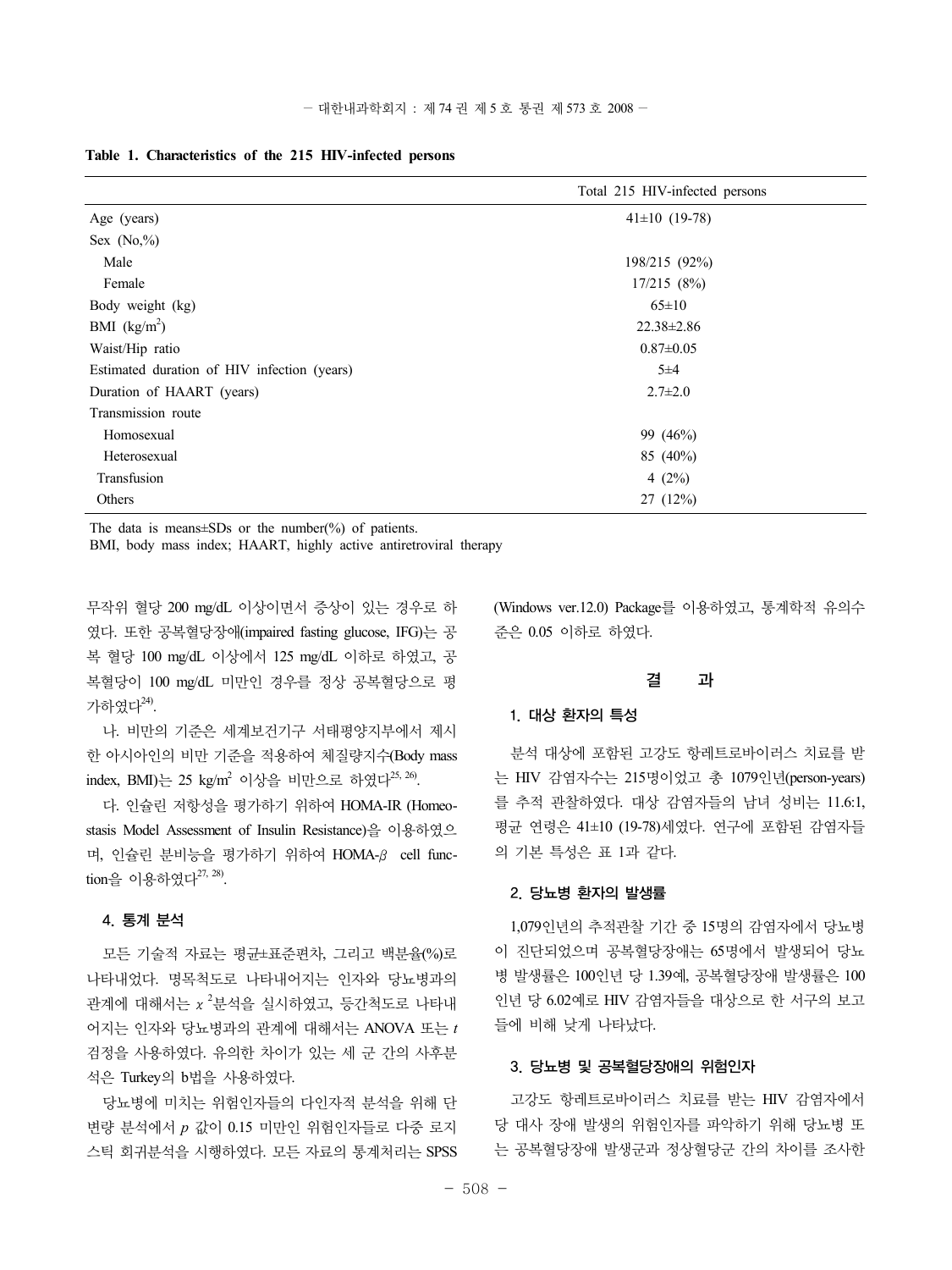|  |  | - 최희경 외 10인 : 한국인 HIV 감염자의 당뇨병 발생 양상 - |  |  |  |
|--|--|----------------------------------------|--|--|--|
|--|--|----------------------------------------|--|--|--|

|                       | DM or IFG converters $(n=80)$ | Non-converters $(n=135)$ | $p$ value <sup>*</sup> |
|-----------------------|-------------------------------|--------------------------|------------------------|
| Age                   | $44\pm11$                     | 39±9                     | < 0.01                 |
| Gender (male)         | 75 (94)                       | 123 (91)                 | $NS^{\dagger}$         |
| Family history        | 3(4)                          | 4(3)                     | <b>NS</b>              |
| <b>BMI</b>            | $22.6 \pm 2.9$                | $22.1 \pm 2.8$           | NS                     |
| Central obesity(WHR)  | $0.88 \pm 0.06$               | $0.87 \pm 0.05$          | <b>NS</b>              |
| Disease duration      | $5.1 \pm 3.7$                 | $4.9 \pm 3.5$            | NS                     |
| Treatment duration    | $2.9 \pm 2.0$                 | $2.7 \pm 2.1$            | <b>NS</b>              |
| Lipodystrophy         | 11(14)                        | 18(13.3)                 | <b>NS</b>              |
| HBV/HCV carrier       | 7(8)                          | 6(4)                     | $_{\rm NS}$            |
| $\triangle$ CD4 count | $240 \pm 234$                 | $221 \pm 116$            | <b>NS</b>              |
| $\Delta$ Log HIV RNA  | $-3.4 \pm 1.7$                | $-2.6 \pm 2.0$           | 0.003                  |
| Total cholesterol     | $174\pm 40$                   | $171\pm40$               | <b>NS</b>              |
| HDL-cholesterol       | $48 \pm 13$                   | $47 \pm 13$              | <b>NS</b>              |
| Triglyceride          | 279±213                       | $263 \pm 218$            | <b>NS</b>              |
| PI                    |                               |                          |                        |
| Atazanavir            | 6(8)                          | 10(7)                    | <b>NS</b>              |
| Indinavir             | 23 (29)                       | 15(11)                   | 0.002                  |
| Nelfinavir            | 9(11)                         | 10(7)                    | <b>NS</b>              |
| Lopinavir/Ritonavir   | 38 (48)                       | 59 (44)                  | $_{\rm NS}$            |
| <b>NNRTI</b>          |                               |                          |                        |
| Efavirenz             | 29 (36)                       | 48 (36)                  | $_{\rm NS}$            |

**Table 2. Characteristics of DM or the IFG converters and non-converters among the HIV cases**

The data is means $\pm$ SDs or the number (%) of patients.

\* Statistical significances were evaluated by χ2 tests or student's t-test.

DM, diabetes mellitus; IFG, impaired fasting glucose; BMI, body mass index; WHR, waist hip ratio; HBV, hepatitis B virus; HCV, hepatitis C virus; HDL, high-density lipoprotein; HAART, highly active antiretroviral therapy; HOMA-beta, homeostasis model assessment of beta cell function; HOMA-IR, homeostasis model assessment of insulin resistance; HDL, high-density lipoprotein; PI, protease inhibitor; NNRTI, non-nucleoside reverse transcriptase inhibitor

 $\hat{N}$ S, not significant

**Table 3. Comparisons of DM or the IFG converters and non-converters, on multivariate analysis**

|                            | DM or IFG      |              | P on univarinate | Multivariate analysis |       |  |
|----------------------------|----------------|--------------|------------------|-----------------------|-------|--|
| Factor                     | Yes $(n=80)$   | No $(n=135)$ | analysis         | $OR^*$ (95% CI)       |       |  |
| Age (year)                 | 44±11          | $39\pm9$     | < 0.01           | $1.11(1.04-1.17)$     | 0.005 |  |
| $\triangle$ Log viral load | $-3.4 \pm 1.7$ | $-2.6\pm2.0$ | 0.003            | $3.57(0.89-14.36)$    | 0.002 |  |
| Indinavir $(\% )$          | 23(29)         | 15(11)       | 0.002            | $6.49(1.21-34.82)$    | 0.004 |  |

The data is means $\pm$ SDs or the number (%) of patients

\* OR, odds ratio

†NS, not significant

결과 나이(*p*<0.01), 혈중 HIV RNA의 감소폭(*p*=0.003), indinavir 노출력(*p*=0.002)이 통계적으로 유의한 당뇨병 발생 위 험인자로 나타났다(표 2). 또한 단변량 분석에서 *p* 값이 0.05

미만이었던 위험인자들을 선별하여 다중 로지스틱 회귀분 석을 시행하였을 때에도 같은 결과를 나타내었다(표 3). 일 반인에서 당뇨병의 위험인자로 알려진 가족력, 비만도, 이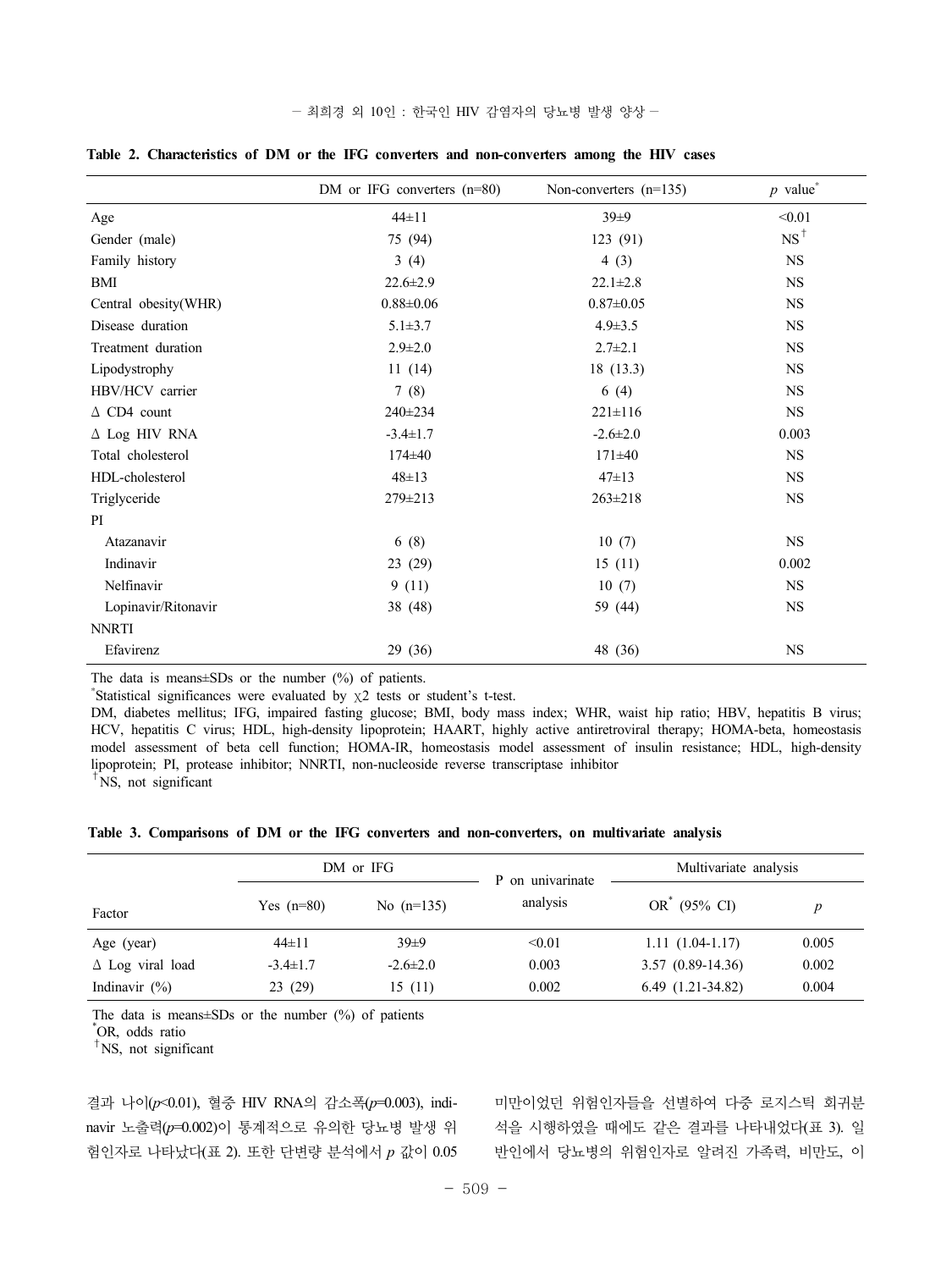$-$  The Korean Journal of Medicine : Vol. 74, No. 5, 2008  $-$ 

|                        | DM converters<br>$(n=15)$ | IFG converters<br>$(n=65)$ | Non-converters<br>$(n=135)$ | $p$ value <sup>*</sup> |
|------------------------|---------------------------|----------------------------|-----------------------------|------------------------|
| $HOMA-\beta^{\dagger}$ | $55.1 \pm 30.6$           | $144.9 \pm 62.3$           | $130.4 \pm 57.6$            | 0.004                  |
|                        | a                         | b                          |                             |                        |
| $HOMA-IR$ <sup>T</sup> | $3.4 \pm 1.9$             | $3.4\pm2.1$                | $1.7 \pm 1.2$               | < 0.001                |
|                        | a                         | a                          | h                           |                        |

**Table 4. Insulin resistance and** β **cell function among the DM converters, the IFG converters and the non-converters**

Data are mean $\pm$ SD or number (%) of patients.

\*Statistical significances were tested by one-way analysis of variance among the groups

 $\dagger$ The same letters indicate a non-significant difference between groups based on Turkey's multiple comparison test.

DM, diabetes mellitus; IFG, impaired fasting glucose; HOMA-β, homeostasis model assessment of β cell function; HOMA-IR, homeostasis model assessment of insulin resistance

상지혈증 등은 본 연구에서는 위험인자로 작용하지 않았다.

## 4. 당뇨병의 형태 및 각 군의 인슐린 저항성 양상

대상 감염자들을 당뇨병 발생군(DM converters), 공복혈당 장애 발생군(IFG converters), 정상혈당군(Non-converters)으로 나누어 임상적 특성을 비교하였다. 당뇨병은 모두 2형 당뇨 병이 발생하였으며 비만형은 2명(13%), 비비만형은 13명 (87%)이었다.

HOMA-IR로 측정한 인슐린 저항성은 당뇨병 발생군과 공복혈당장애 발생군 모두에서 정상혈당군보다 의미있게 높게 나타났다(*p*<0.001). 또한 HOMA-β로 측정한 인슐린 분 비능은 정상혈당군과 공복혈당장애 발생군에 비해 당뇨병 발생군에서 의미있게 감소되어 있어(*p*=0.004) HIV 감염자의 당뇨병 발생에 인슐린 저항성 증가와 인슐린 분비능의 감소 가 모두 관련되어 있음을 시사하였다(표 4).

## 고 찰

본 연구는 후향적 연구로서 당뇨병의 발생률과 위험인자 들을 정확히 규명하기에는 한계가 있으나, 한국인 HIV 감염 자에서 발생하는 당뇨병의 특성에 대한 지식을 얻고 고위험 군을 밝혀내어 조기 선별 및 교육에 도움을 얻을 수 있을 것으로 생각된다.

서구의 여러 단면 연구와 장기관찰 보고에서 보고하는 HIV 감염자의 당뇨병 발생률은 100인년 당 1.2-4.8예이나, 본 연구에서 고강도 항레트로바이러스 치료를 받았을 때 당 뇨병이 생기는 빈도는 100인년 당 1.39예로 외국에서 보고 하는 빈도보다 약간 낮은 경향을 보였다. 일반적으로 성별 에 따른 당뇨병의 발생은 인종들간에 다양하게 나타나는 것

으로 알려져 있는데, 식량이 부족한 개발도상국가에서는 여 성이 유병률이 상대적으로 낮으나 선진국에서는 여성의 유 병률이 높은 것으로 알려져 있다. 우리나라의 경우 최근 연 구에서는 선진국형과 같이 여성의 당뇨병이 증가하는 양상 이 관찰되고 있다<sup>20, 23</sup>. 본 연구에서는 성별에 따른 당뇨병 발생 차이는 없는 것으로 나타났으나, 연구에 포함된 여성 감염자의 수가 남성에 비해 1/10 정도로 상대적으로 매우 적어, 본 연구의 결과만으로 성별에 따른 당뇨 발생의 차이 를 단정지을 수는 없을 것으로 생각된다.

우리나라에서는 최 등이 항레트로바이러스 치료를 받는 66 명의 HIV 감염자들을 대상으로 한 연구에서 총 138 인년의 추적관찰 기간 중 4.3%의 환자에서 당뇨병이 발생한 것을 보 고한 바 있다 $^{29}$ . 또한 당뇨병의 위험인자만을 따로 부석하지 는 않았으나, 대사합병증의 위험인자로서 35세 이상의 나이, 높은 기저 혈중 중성지방농도, 6개월 이상 stavudine의 사용, 적은 기저 CD4 양성 T 림프구수를 제시하였다.

비만이 당뇨병의 위험인자라는 사실은 잘 알려진 바이나, 본 연구에서는 대부분의 감염자에서 비비만형의 제2형 당 뇨가 발생하는 등 비만이 당뇨병의 위험인자로 작용하지는 않는 것으로 관찰되었다. 서구인들과 달리 동양인들은 비만 의 유병률이 적고, 당뇨병 환자 중에서도 비만형이 상대적 으로 적어, 서구인들을 대상으로 한 연구를 그대로 원용하 는데 한계가 있고, 동양인에서 비만이 당뇨병 발생에 미치 는 영향도 다를 것으로 생각되어 왔다.

또한 체질량지수처럼 전체 체지방량을 나타내는 지표 이 외에 말초지방조직의 확대보다는 문맥의 지배를 받는 중심 지방조직의 비만(central obesity, abdominal obesity)이 심혈관 계 합병증 및 인슐린비의존형 당뇨병과 흔히 연관되는 것으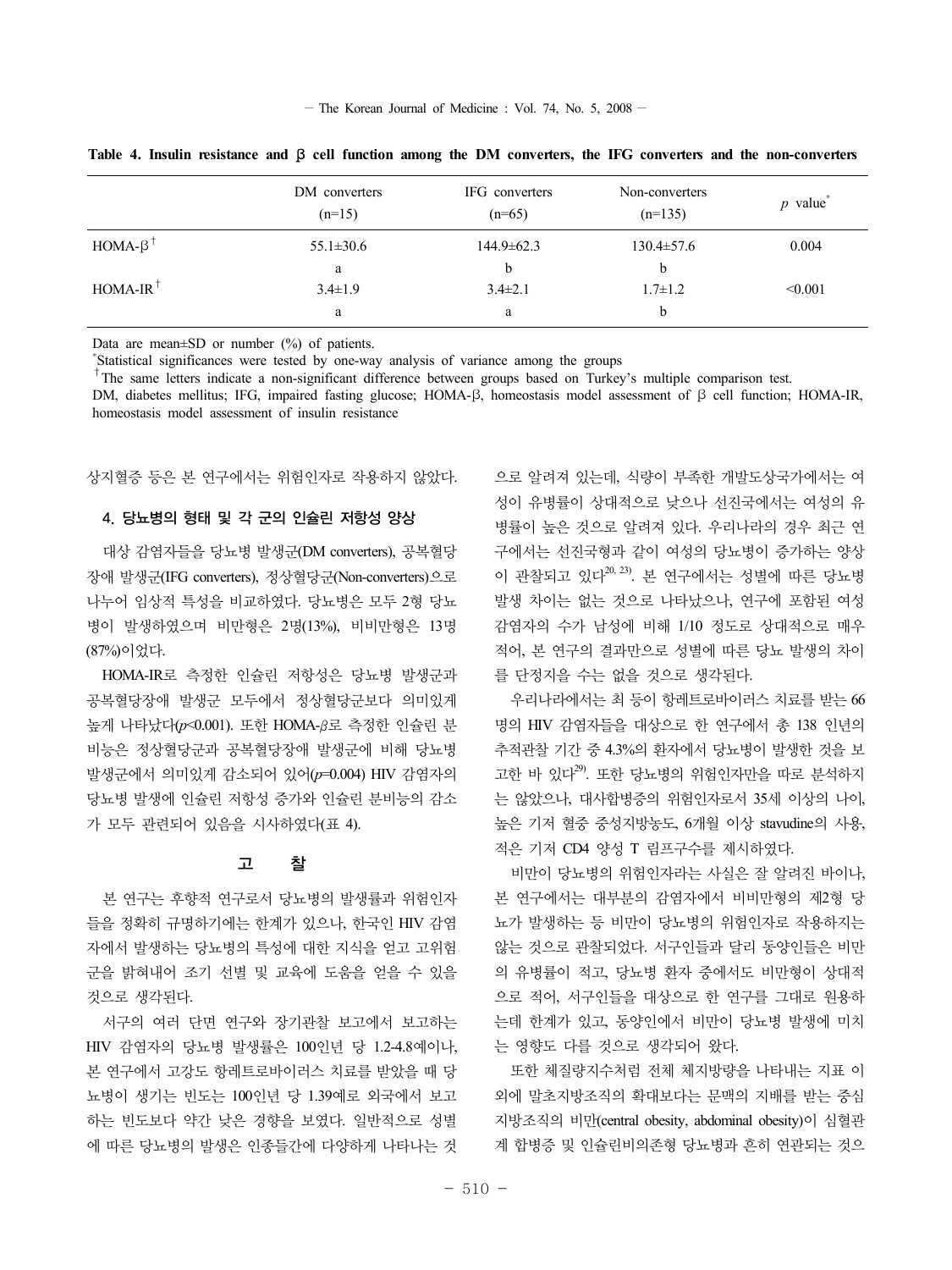로 알려졌으며, 중심성 비만과 당뇨병의 상관관계는 전세계 적으로 백인, 일본계 미국인, 멕시코계 미국인 등 여러 종족 을 대상으로 한 단면적 그리고 전향적 연구에서 확인된 바 있다30, 31). 본 연구에서도 당뇨병 환자들의 평균 체질량지수 가 작고 비비만형의 당뇨환자가 대부분으로, 체질량지수의 증가에 따른 당뇨병 발생의 증가는 관찰되지 않았다.

중심 지방조직은 유리지방산(free fatty acid)의 유리가 쉽 게 일어나고, 유리된 유리지방산의 문맥을 통한 간으로 유 입이 흔히 일어나 간에서의 VLDL 합성과 포도당신생합성  $($ gluconeogenesis $)$ 을 촉진시키다고 알려져 있다 $^{32}$ . 이에 반해, 말초 지방조직은 주로 여성들에게서 발달되는 것으로 대사 적으로 유리지방산의 유리가 흔히 일어나지 않고, 지방의 축적장소로 사용되며, 말초 지방조직의 비만은 심혈관계 합 병증을 초래하지 않는다고 알려지고 있다<sup>31)</sup>. 또한 말초 지방 조직은 인종간의 차이가 흔해 백인이나 흑인들의 경우 흔히 발달되지만, 동양인의 경우는 발달이 적은 것으로 알려져 있어33) 절대적인 체지방량의 증가보다는 체지방분포의 이상 이 당뇨병 발생에 더 중요한 역할을 하는 것으로 생각되고 있다. 한국인에서도 중심성 비만이 당뇨병의 발생에 독립적 인 위험인자로 작용하는 것으로 알려져 있다. 그러나 본 연 구에서 중심성 비만의 지표인 허리 엉덩이 둘레비(waist hip ratio, WHR)는 두 군 간에 차이가 없었다. 그러나 허리 엉덩 이 둘레비의 경우, 연구에 포함된 모든 환자들을 대상으로 신체 계측을 시행하지 않았기 때문에 선택 비뚤림(selection bias)에 대한 검증이 부족한 면이 있다. 따라서 향후 좀더 많 은 수의 환자들을 대상으로 확인해 볼 필요가 있겠다.

그 외 당뇨병의 가족력 등 유전적 소인은 위험인자로 작 용하지는 않는 것으로 관찰되었다. 고중성지방혈증 및 지방 이 영양증과 같은 지질 대사 이상 역시 HIV 감염자의 당뇨 발생 위험인자로는 작용하지 않는 것으로 나타났다.

만성 간질환 환자에서 당뇨병의 유병률이 높은 것은 잘 알려져 있으며, 간질환의 정도가 심할수록, 그리고 간질환 의 원인이 알코올성이거나 C형 간염 바이러스인 경우 높아 지는 것으로 알려져 있다<sup>34, 35</sup>. 서구의 HIV 감염자를 대상으 로 한 연구에서 C형 간염 바이러스 감염이 동반된 경우 HIV단독 감염자에 비해 당뇨병 발생이 약 2배 가량 증가하 는 것으로 보고된 바 있다16). 그러나 이 경우 감염자들의 간 기능에 대한 평가는 이루어지지 않았기 때문에 간염 바이러 스 감염 여부가 간질환 발생과 관계없이 독립적인 위험인자 로 작용하는 지는 불분명하다. 본 연구에서는 동반된 간염 바이러스 감염과 당뇨 발생은 무관한 것으로 나타났다.

본 연구에서 당뇨병의 발생이 CD4 양성 T 림프구수의 변 화와는 무관한 것으로 나타나 서구 감염인을 대상으로 한 이전의 연구들과 일치하는 결과를 보였으나, 바이러스 혈중 농도의 감소폭이 클수록 당뇨병 및 공복혈당장애 발생의 위 험도가 큰 것을 관찰할 수 있었다. 당뇨병을 일으킬 수 있는 항레트로바이러스 약제들에 대한 연구들에서 단백분해효소 억제제가 당뇨병을 일으킬 수 있음이 잘 알려져 있다. 그 원 인은 아직 뚜렷하지 않으나. 다음의 몇 가지 기전들이 제시 되고 있다36-40).

첫째, 단백분해효소 억제제가 당대사 전달체의 하나인 Glut 4의 작용을 억제함으로써 말초 조직의 당 흡수를 억제 하여 인슐린 저항성을 나타내도록 한다.

둘째, 단백분해효소 억제제의 사용은 베타세포로부터의 인슐린 분비를 억제함으로써 인슐린 저항성뿐만 아니라 베 타세포 기능부전을 일으키게 된다.

셋째, 인슐린 감수성 호르몬으로 작용하는아디포넥틴의 농도를 감소시킴으로써 제2형 당뇨병을 발생시킬 수 있다. 아디포넥틴 농도는 공복혈당, 인슐린, 인슐린 저항성과 음 의 상관관계를 보이고, 체질량 지수와 관계없이 인슐린 감 수성에 양의 상관관계를 보이는데, 동물 실험에서 단백분해 효소 억제제 투여가 아디포넥틴 농도를 감소시킬 수 있음이 확인된 바 있다.

넷째, 단백분해효소 억제제가 유리지방산 조절에 관여하 는 CRABP-1 (cytoplasmic retinoic acid binding protein 1)의 작용을 저해함으로써 이상지질혈증을 나타내고, 이것이 인 슐린 저항성을 일으킬 수 있을 것으로 생각된다.

본 연구에서 indinavir에 의해 당뇨병 발생 위험이 증가하 는 것은 이전의 결과와 차이가 없었으나 그 외 다른 단백분 해효소 억제제 등은 당뇨병 발생과의 관련성이 뚜렷하지 않 은 것으로 나타났다. 서구의 다른 연구들에서는 indinavir 뿐 만 아니라 ritonavir, nelfinavir 등의 단백분해효소 억제제들 도 당뇨병 발생 위험을 증가시킬 수 있는 것으로 보고되고 있다. 이는 연구에 포함된 환자들에서 indinavir외의 단백분 해효소 억제제에 노출된 수가 많지 않아 나타난 결과로 생 각되며 향후 좀더 많은 환자를 대상으로 한 전향적 연구가 필요할 것으로 생각된다.

본 연구에서 국내 HIV 감염자의 당뇨병은 서구에 비해 낮은 유병율 및 낮은 가족력, 낮은 HCV 감염력 등에서 차 이를 보였다. 또한 Carr 등<sup>14)</sup>이 당대사 이상이 있는 HIV 감 염자에서 인슐린 저항성이 유의하게 증가하나 인슐린 분비 능은 정상 혈당군과 차이가 없음을 발표한 것과는 달리, 본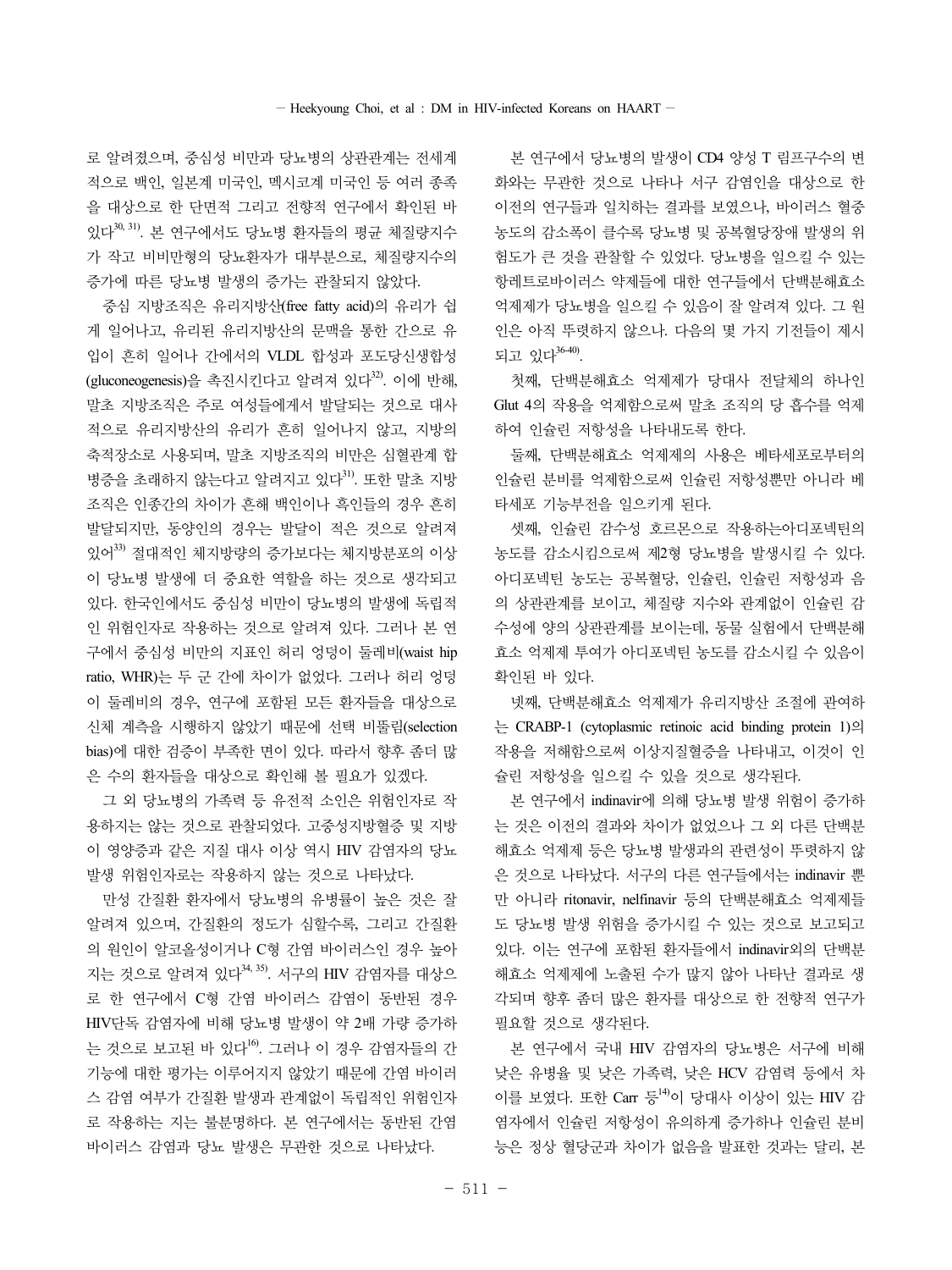연구에서는 당뇨병 발생 환자에서 인슐린 저항성 증가뿐만 아니라 인슐린 분비능 저하도 통계적으로 유의한 차이를 보 이는 것을 확인할 수 있었다. 이는 국내 일반 인구를 대상으 로 한 연구에서 당뇨병 발생에 인슐린 분비능 저하가 중요 한 역할을 하나 인슐린 저항성 증가는 크게 영향을 미치지 않았던 결과와도 차이를 보였다<sup>20)</sup>.

이러한 여러 가지 차이점들로 미루어 볼 때 우리나라 HIV 감염자의 당뇨병은 서구의 감염자에서 나타나는 당뇨 병과는 다른 양상을 보이며 우리나라 일반인구의 당뇨병과 도 다른 양상을 나타내는 것을 확인할 수 있었다. 따라서 당 뇨병에 의한 예후 및 합병증 발생도 서구의 감염인 및 국내 비감염인들과는 다른 양상을 보일 것으로 예상되어, 이에 대한 전향적 연구도 필요하리라 생각된다.

본 연구는 후향적 연구로서 몇 가지 한계점들이 있다. 혈 당 측정을 위한 채혈이 공복 시에 시행되지 않은 환자들이 포함되어 있을 수 있으며, 교란변수로 작용할 수 있는 식이 습관, 생활습관, 체질량지수 등에 대한 객관적 자료가 부족하 였다. 그 외에도 외국의 연구에 비해 적은 수의 환자들을 대 상으로 한 연구라는 점도 본 연구의 한계점들 중 하나이다.

결론적으로, 항레트로바이러스 다제요법을 받은 HIV 환 자 중 당뇨병과 공복혈당장애 발생률은 100인년 당 각각 1.39 예, 6.02예로 서구의 HIV 감염자들에 비해 낮은 빈도를 보였다. 당뇨병은 제2형 당뇨병이 발생하였으며 이 중 비비 만형이 대부분이었으나 복부 비만도는 높은 것으로 나타났 으며, 서구 HIV 감염자 및 우리나라의 비감염인들와 달리 높은 인슐린 저항성과 인슐린 분비능 저하를 모두 나타냈 다. 당뇨 발생의 독립적인 위험인자를 알아보기 위해 다중 로지스틱 회귀분석을 시행한 결과 가족력이나 지질 대사 이 상, BMI, HCV 감염 등은 관련이 없었고, 연령 증가와 혈중 바이러스 농도의 감소 정도, indinavir 투약이 당뇨병 발생의 위험인자로 나타났다. 따라서 이러한 약제를 사용하는 경우 주기적인 검사를 통해 당 조절에 대한 감시 및 교육이 필요 할 것으로 생각된다. 또한 필요한 경우 약제교체를 고려하 는 것이 도움이 될 것으로 보이며 약제 사용 및 당뇨병의 예후, 합병증 발생 등과 관련하여 향후 더 많은 환자를 대상 으로 한 전향적 연구가 진행되어야 할 것으로 생각된다.

## 요 약

목적 : HAART의 도입은 HIV에 감염된 환자들의 AIDS 발병률을 의미있게 감소시켰으나, 장기적인 부작용 중의 하 나로 특히 단백효소 억제제와 관련된 당뇨병 발생이 보고되

고 있다. 서구의 보고들과는 달리, 국내에서는 고강도 항레 트로바이러스 치료를 받는 HIV 감염자에서 발생하는 당뇨 병에 대한 연구는 부족하다. HAART를 받고 있는 한국인 HIV 감염자들에게서 발생하는 당뇨병의 빈도와 임상양상, 위험인자를 알아보고자 본 연구를 시행하였다.

방법 : 1991년부터 2006년까지 연세대학교 의과대학 세 브란스 병원에서 HAART를 6개월 이상 받은 215명의 감염 자를 대상으로 후향적 코호트 연구 및 환자 대조군 연구를 통해 당뇨병 발생 빈도와 양상, 위험인자를 분석하였다.

결과 : 215명의 감염자에서 1,079인년를 추적관찰하였으 며 당뇨병의 발생률은 발생률은 100인년 당 1.39예, 공복혈 당장애는 100인년 당 6.02예였다. 비비만형의 제2형 당뇨병 이 주로 발생하였으며 서구의 보고 및 국내 비감염인 당뇨 병 환자의 특성과 달리 인슐린 저항성 증가와 인슐린 분비 능 저하를 모두 나타내었다. 당뇨병 발생의 위험인자를 분 석한 결과 연령 증가와 바이러스 혈중농도 감소폭, indinavir 노출 여부가 당뇨 발생의 위험인자로 작용하는 것으로 나타 났다.

결론 : 이상의 결과로, 고강도 항레트로바이러스 치료를 받는 감염자들의 당뇨병 발생율은 서구의 보고보다 낮은 것 으로 나타났으며 일반적인 당뇨병의 위험인자 보다는 약제 의 사용력이 당뇨병 발생에 영향을 미치는 것으로 나타났 다. 따라서 고강도 항레트로바이러스 치료를 받는 감염자들 에서 이러한 약제를 선택할 때 주기적인 감시가 필요할 것 으로 사료되며 앞으로 더 많은 환자를 대상으로 한 전향적 연구가 진행되어야 할 것으로 생각된다.

중심 단어 : 사람면역결핍바이러스; 후천성면역결핍증; 당뇨병; 항레트로바이러스 치료

## **REFERENCES**

- 1) Moore RD, Chaisson RE. *Natrual history of HIV infection in the era of combination antiretroviral therapy. AIDS 13:1933- 1942, 1999*
- 2) Herman JS, Easterbrook PJ. *The metabolic toxicities of antiretroviral therapy. Int J STD AIDS 12:555-562, 2001*
- 3) Monier PL, Wilcox R. *Metabolic compliations associated with the use of highly active antiretroviral therapy in HIV-1-infected adults. Am J Med Sci 328:48-56, 2004*
- 4) Estrada V, Martinez-Larrad MT, Gonzalez-Sanchez JL, de Villar NG, Zabena C, Fernandez C, Serrano-Rios M. *Lipodystrophy and metabolic syndrome in HIV-infected patients treated with antiretroviral therapy. Metabolism 55:940*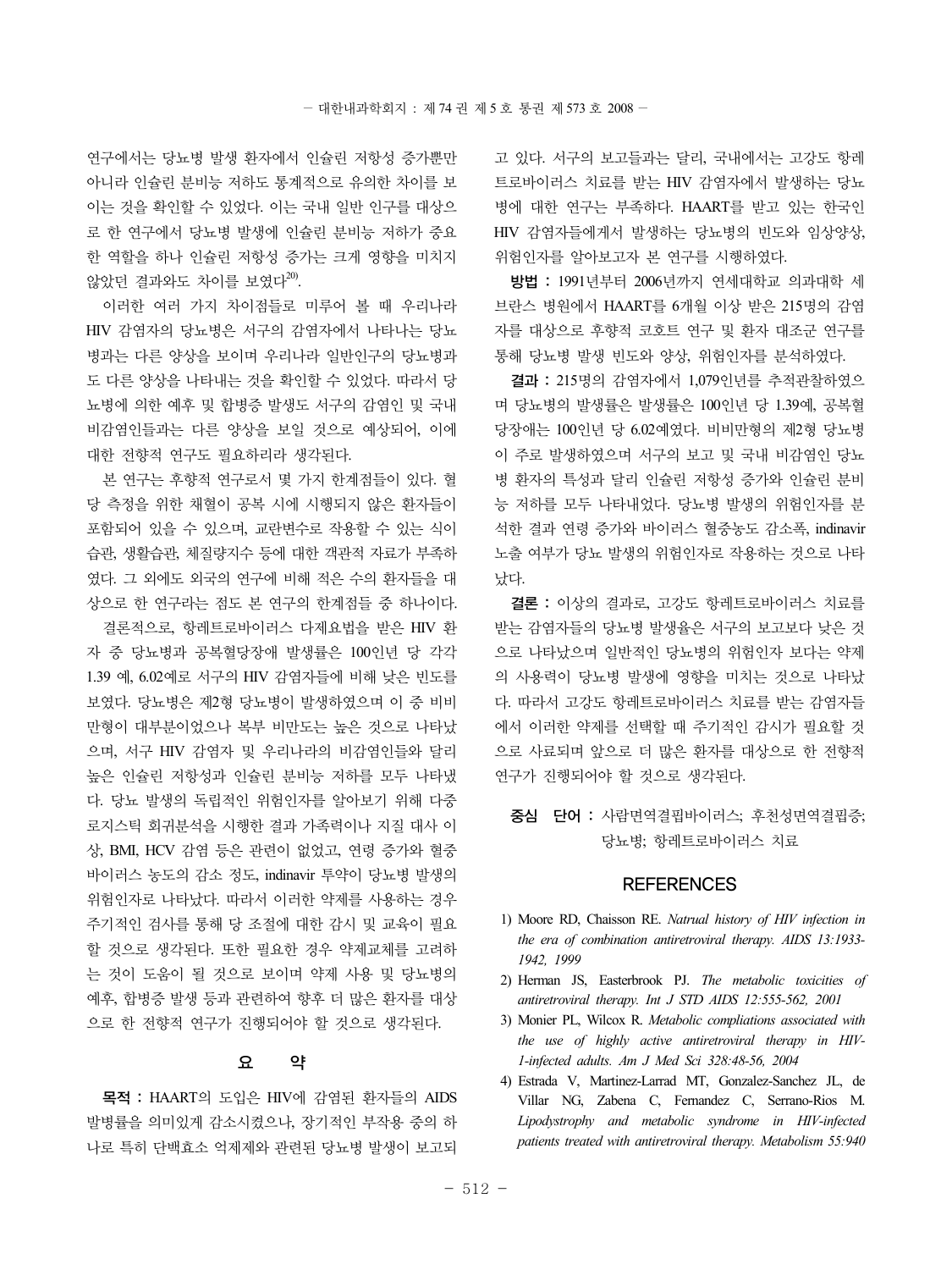*-945, 2006* 

- 5) Havlir DV, Currier JS. *Complications of HIV disease and antiretroviral therapy. Top HIV Med 14:27-35, 2006*
- 6) Holstein A, Plaschke A, Egberts EH. *Lipodystrophy and metabolic disorders as complication of antiretroviral therapy of HIV infection. Exp Clin Endocrinol Diabetes 109:389-392, 2001*
- 7) Mauss S, Wolf E, Jaeger H. *Impaired glucose tolerance in HIV-positive patients receiving and those not receiving protease inhibitors. Ann Intern Med 130:162-163, 1999*
- 8) Salehian B, Bilas J, Bazargan M, Abbasian M. *Prevalence and incidence of diabetes in HIV-infected minority patients on protease inhibitors. J Natl Med Assoc 97:1088-1092, 2005*
- 9) Carr A, Samaras K, Thorisdottir A, Kaufmann GR, Chisholm DJ, Cooper DA. *Diagnosis, prediction, and natural course of HIV-1 protease-inhibitor-associated lipodystrophy, hyperlipidaemia, and diabetes mellitus: a cohort study. Lancet 353: 2093-2099, 1999*
- 10) Palacios R, Santos J, Ruiz J, Gonzalez M, Marquez M. *Factors associated with the development of diabetes mellitus in HIV-infected patients on antiretroviral therapy: a casecontrol study. AIDS 17:933-935, 2003*
- 11) Saves M, Raffi F, Capeau J, Rozenbaum W, Ragnaud JM, Perronne C, Basdevant A, Leport C, Chene G. *Factors related to lipodystrophy and metabolic alterations in patients with human immunodeficiency virus infection receiving highly active antiretroviral therapy. Clin Infect Dis 34:1396-1405, 2002*
- 12) Tsiodras S, Mantzoros C, Hammer S, Samore M. *Effects of protease inhibitors on hyperglycemia, hyperlipidemia, and lipodystrophy: a 5-year cohort study. Arch Intern Med 160: 2050-2056, 2000*
- 13) Behrens G, Dejam A, Schmidt H, Balks HJ, Brabant G, Korner T, Stoll M, Schmidt RE. *Impaired glucose tolerance,*  beta cell function and lipid metabolism in HIV patients under *treatment with protease inhibitors. AIDS 13:F63-F70, 1999*
- 14) Carr A, Samaras K, Burton S, Law M, Freund J, Chisholm DJ, Cooper DA. *A syndrome of peripheral lipodystrophy, hyperlipidaemia and insulin resistance in patients receiving HIV protease inhibitors. AIDS 12:F51-F58, 1998*
- 15) Justman JE, Benning L, Danoff A, Minkoff H, Levine A, Greenblatt RM, Weber K, Piessens E, Robison E, Anastos K. *Protease inhibitor use and the incidence of diabetes mellitus in a large cohort of HIV-infected women. J Acquir Immune Defic Syndr 32:298-302, 2003*
- 16) Mehta SH, Moore RD, Thomas DL, Chaisson RE, Sulkowski MS. *The effect of HAART and HCV infection on the development of hyperglycemia among HIV-infected persons. J Acquir Immune Defic Syndr 33:577-584, 2003*
- 17) Palacios R, Merchante N, Macias J, Gonzalez M, Castillo J, Ruiz J, Márquez M, Gómez-Mateos J, Pineda JA, Santos J.

*Incidence of and risk factors for insulin resistance in treatment-naive HIV-infected patients 48 weeks after starting highly active antiretroviral therapy. Antivir Ther 11:529-535, 2006*

- 18) Brown TT, Cole SR, Li X, Kingsley LA, Palella FJ, Riddler SA, Visscher BR, Marqolick JB, Dobs AS. *Antiretroviral therapy and the prevalence and incidence of diabetes mellitus in the multicenter AIDS cohort study. Arch Intern Med 165:1179-1184, 2005*
- 19) Yoon C, Gulick RM, Hoover DR, Vaamonde CM, Glesby MJ. *Case-control study of diabetes mellitus in HIV-infected patients. J Acquir Immune Defic Syndr 37:1464-1469, 2004*
- 20) Kim SM, Lee JS, Lee J, Na JK, Han JH, Yoon DK, Baik SH, Choi DS, Choi KM. *Prevalence of diabetes and impaired fasting glucose in Korea: Korean National Health and Nutrition Survey 2001. Diabetes Care 29:226-231, 2006*
- 21) Kang HW, Kim DJ, Lee MS, Kim KW, Lee MK. *Pathophysiologic heterogeneity in the development of type 2 diabetes mellitus in Korean subjects. Diabetes Res Clin Pract 69:180-187, 2005*
- 22) Kim DJ, Lee MS, Kim KW, Lee MK. *Insulin secretory dysfunction and insulin resistance in the pathogenesis of Korean type 2 diabetes mellitus. Metabolism 50:590-593, 2001*
- 23) Shin CS, Lee HK, Koh CS, Kim YI, Shin YS, Yoo KY, Paik HY, Yang BG. *Risk factors for the development of NIDDM in Yonchon County, Korea. Diabetes Care 20:1842-1846, 1997*
- 24) American Diabetes Association. *Diagnosis and classification of diabetes mellitus. Diabetes Care 27(Suppl 1):S5-S10, 2004*
- 25) Western Pacific Regional Office of the World Health Organization, The International Obesity Task Force. *The Aisa-Pacific perspective: redefining obesity and its treatment. Sydney, Health Communications Australia, 2000*
- 26) Alberti KG, Zimmet PZ. *Definition, diagnosis and classification of diabetes mellitus and its complications: part 1. diagnosis and classification of diabetes mellitus provisional report of a WHO consultation. Diabet Med 15:539-553, 1998*
- 27) Matthews DR, Hosker JP, Rudenski AS, Naylor BA, Treacher DF, Turner RC. *Homeostasis model assessment: insulin resistance and beta-cell function from fasting plasma glucose and insulin concentrations in man. Diabetologia 28:412-419, 1985*
- 28) Lee S, Choi S, Kim HJ, Chung YS, Lee KW, Lee HC, Huh KB, Kim DJ. *Cutoff values of surrogate measures of insulin resistance for metabolic syndrome in Korean non-diabetic adults. J Korean Med Sci 21:695-700, 2006*
- 29) 최영주, 박상원, 김홍빈, 박완범, 이기덕, 방지환, 오명돈, 최강원. 항레트로바이러스 다제요법을 받는 우리나라 HIV 감염환자의 대사합병증. 감염과화학요법 *36:197-206, 2004*
- 30) Zimmet PZ. *Chanlleges in diabetes epidemiology: from West to the rest. Diabetes Care 15:232-252, 1992*